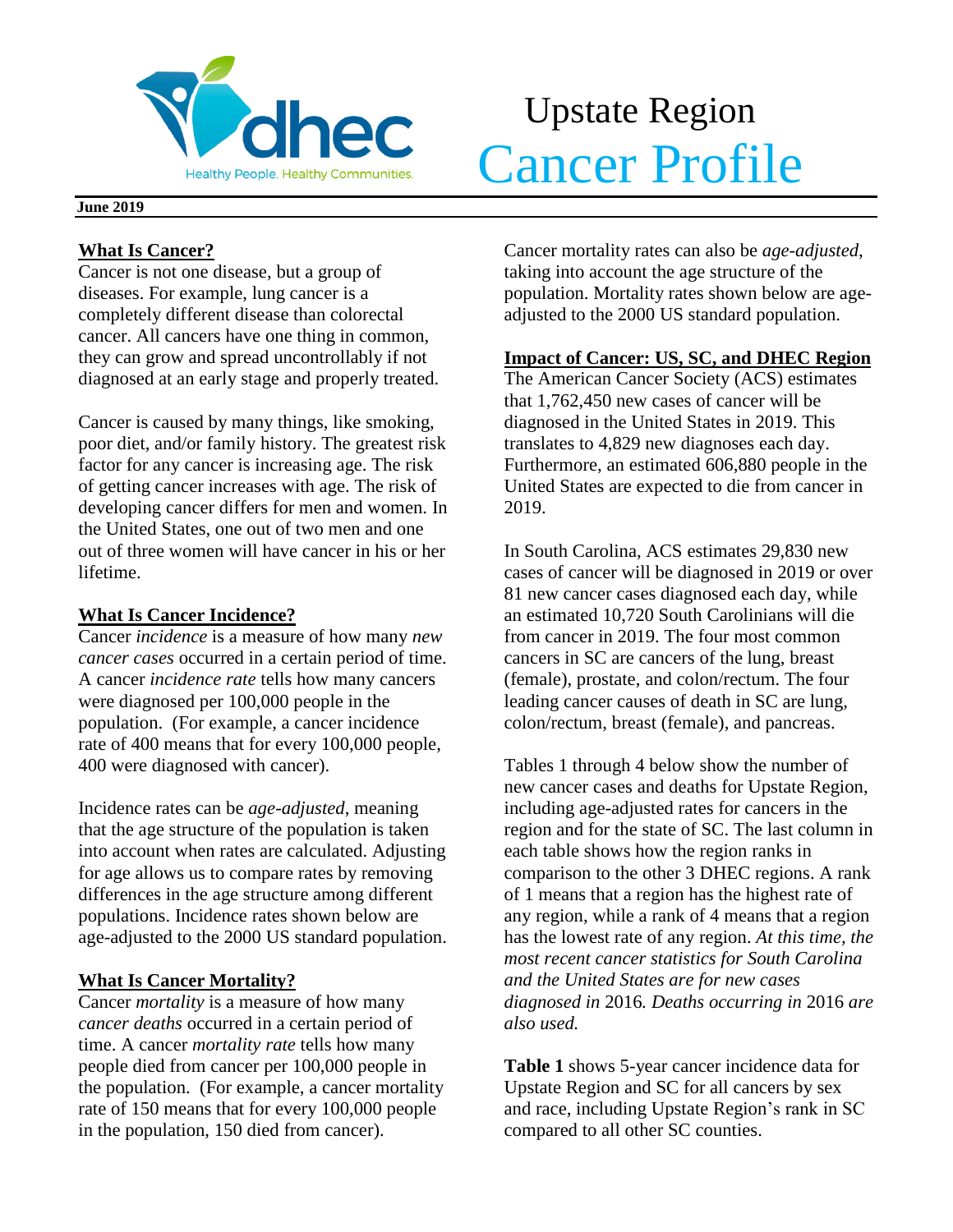Table 1. Cancer Incidence by Sex and Race, 2012-2016, Upstate Region and South Carolina\*

|        | <b>SC</b> | <b>Upstate Region</b> |           |      |
|--------|-----------|-----------------------|-----------|------|
|        | 5-year    | 5-year                | new       | SC   |
|        | rate      | rate                  | $cases^*$ | rank |
| all    | 457       | 467                   | 8038      | 1    |
| male   | 515       | 527                   | 4175      | 2    |
| female | 416       | 425                   | 3863      | 1    |
| white  | 459       | 470                   | 6700      | 1    |
| black  | 452       | 467                   | 1253      |      |

\***Counts are annual averages based on 5 years of data.** 5-year rates are per 100,000 age-adjusted to the 2000 US standard population. Statistics do not include *in situ* cancers, except for bladder. Source: SC Central Cancer Registry. ~ Statistic could not be calculated (small counts).

**Table 2** shows 5-year cancer mortality data for Upstate Region and SC for all cancers by sex and race, including Upstate Region's rank in SC compared to all other SC counties.

Table 2. Cancer Mortality by Sex and Race, 2012- 2016, Upstate Region and South Carolina\*

|        | SС             | <b>Upstate Region</b> |                  |                   |
|--------|----------------|-----------------------|------------------|-------------------|
|        | 5-year<br>rate | 5-year<br>rate        | lives<br>$lost*$ | <b>SC</b><br>rank |
| all    | 171            | 170                   | 2927             | 3                 |
| male   | 214            | 213                   | 1602             | 3                 |
| female | 141            | 139                   | 1324             | 3                 |
| white  | 166            | 167                   | 2420             | 3                 |
| black  | 193            | 194                   | 487              | 2                 |

\***Counts are annual averages based on 5 years of data.** 5-year rates are per 100,000 age-adjusted to the 2000 US standard population. Sources: SC Central Cancer Registry and SC Vital Records. ~ Statistic could not be calculated (small counts).

**Table 3** shows 5-year cancer incidence data for Upstate Region and SC for selected cancers, including Upstate Region's rank in SC compared to all other SC counties.

| Table 3. Cancer Incidence for Selected Cancers, |  |
|-------------------------------------------------|--|
| 2012-2016, Upstate Region and South Carolina*   |  |

|                 | <b>SC</b> | <b>Upstate Region</b> |           |           |  |
|-----------------|-----------|-----------------------|-----------|-----------|--|
| cancer          | 5-year    | 5-year                | new       | <b>SC</b> |  |
|                 | rate      | rate                  | $cases^*$ | rank      |  |
| <b>breast</b>   | 129       | 130                   | 1179      | 2         |  |
| (female)        |           |                       |           |           |  |
| prostate        | 115       | 107                   | 911       | 4         |  |
| (male)          |           |                       |           |           |  |
| $l$ ung/        | 65        | 67                    | 1180      | 2         |  |
| bronchus        |           |                       |           |           |  |
| $\text{colon}/$ |           |                       |           |           |  |
| rectum          | 39        | 39                    | 659       | 2         |  |
| pancreas        | 13        | 13                    | 226       | 3         |  |

\***Counts are annual averages based on 5 years of data.** 5-year rates are per 100,000 age-adjusted to the 2000 US standard population. Statistics do not include *in situ* cancers, except for bladder. Source: SC Central Cancer Registry. ~ Statistic could not be calculated (small counts).

**Table 4** shows 5-year cancer mortality data for Upstate Region and SC for selected cancers, including Upstate Region's rank in SC compared to all other SC counties.

| Table 4. Cancer Mortality for Selected Cancers, |  |
|-------------------------------------------------|--|
| 2012-2016, Upstate Region and South Carolina*   |  |

|                 | SC     | <b>Upstate Region</b> |         |                |
|-----------------|--------|-----------------------|---------|----------------|
| cancer          | 5-year | 5-year                | lives   | SC             |
|                 | rate   | rate                  | $lost*$ | rank           |
| breast          |        |                       |         |                |
| (female)        | 22     | 21                    | 194     | 3              |
| prostate        |        |                       |         |                |
| (male)          | 22     | 20                    | 136     | 4              |
| $l$ ung/        |        |                       |         |                |
| bronchus        | 47     | 48                    | 838     | $\mathfrak{D}$ |
| $\text{colon}/$ |        |                       |         |                |
| rectum          | 15     | 15                    | 253     | 2              |
| pancreas        |        |                       | 188     |                |

\***Counts are annual averages based on 5 years of data.** 5-year rates are per 100,000 age-adjusted to the 2000 US standard population. Sources: SC Central Cancer Registry and SC Vital Records. ~ Statistic could not be calculated (small counts).

**Table 5** shows the percentage of cancers diagnosed in early and late stages of disease in **Upstate Region** and SC. Cancers diagnosed in late stages lessen the potential for successful treatment and raise the risk of premature loss of life.